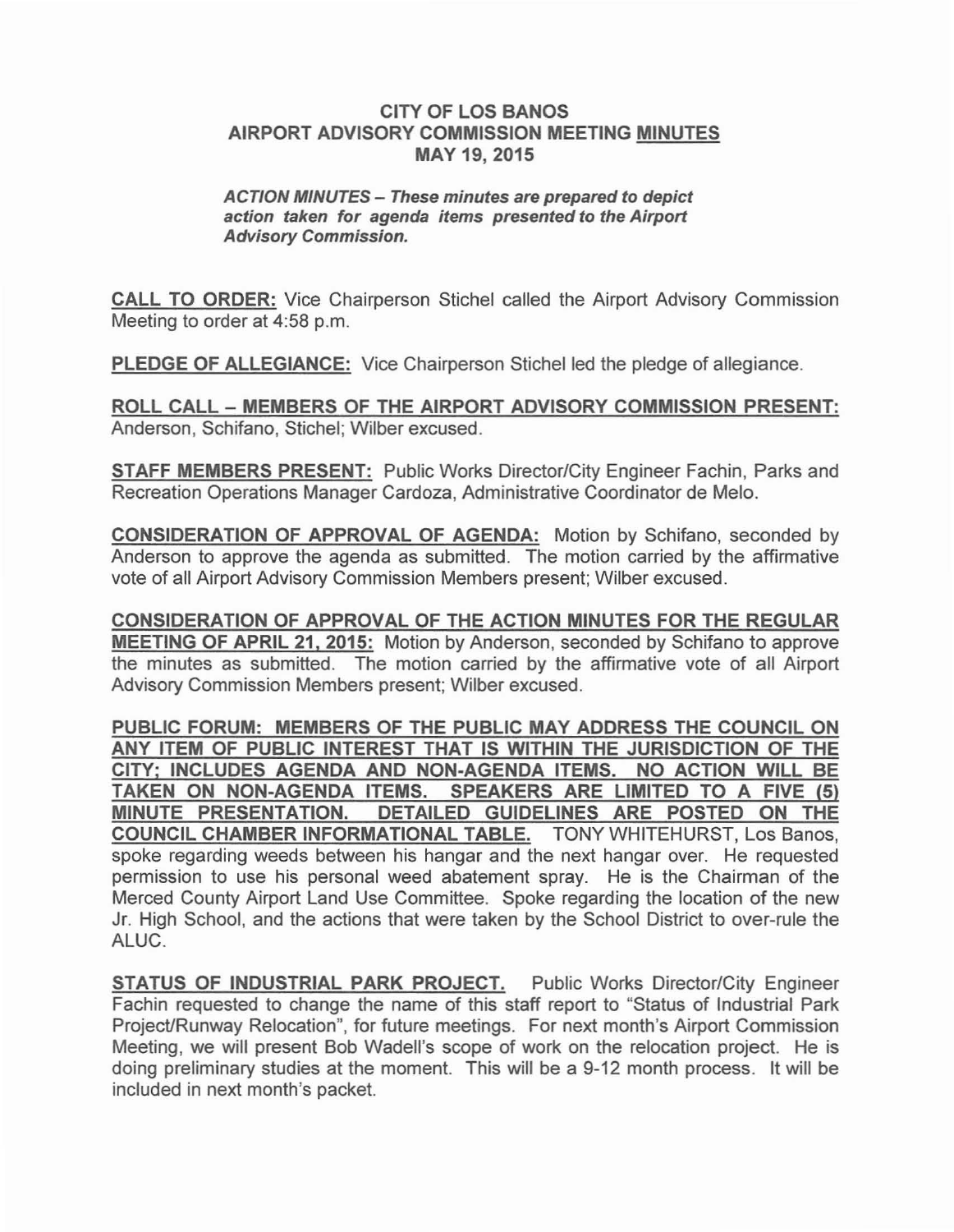**AIRPORT 2013/2014 ANNUAL FUEL SALES PROFILE REVIEW.** Operations Manager Cardoza reported the current prices for fuel are \$4.509 for 100LL and \$4.009 for Jet A fuel. A total of 6,400 gallons have been sold so far for the month of May. During this time last year, we sold a little less fuel, but still close to the same amount. There was a call from a pilot who lost his receipts, and we were able to reprint them for him. Our fuel stations have been working fine. We are in the top 3 Airports regarding fuel prices within a 50 mile radius.

TONY WHITEHURST, Los Banos, spoke of the annual fundraising event on June 13, 2015 at Eagle Field and Museum. The owner has suggested to the pilots flying in, to fuel their airplanes in Los Banos. The local Veteran's will be holding a breakfast for these pilots, in Los Banos on Sunday June 14, 2015 to raise funds for the Veteran's parade, and we may be able to sell up to 6,000 gallons in fuel. He asked if it was possible to have a price reduction offered to these pilots for fueling at our airport. Public Works Director/City Engineer Fachin stated we are unable to give a discount on fuel, but we will make sure that our prices are the lowest competitive price within our 50 mile radius.

**AIRPORT 2014/2015 REVENUE/EXPENDITURE UPDATE.** Public Works Director/City Engineer Fachin stated we are positive \$80,000. We recently received our \$10,000 grant funding.

**AIRPORT TENANT LIST UPDATE.** Public Works Director/City Engineer reported that as of May 1, 2015, Gabriel Locatelli has vacated hangar #8; Jerry Menefee vacated hangar #14, and moved into hangar #8. Hangar #14 is now vacant.

**AIRPORT FACILITY MAINTENANCE REPORT.** Operations Manager Cardoza reported the AWOS is now operational. The radio was under warranty, but the transmitter was not under warranty. The 6 directional lights that were reported to be out by Vice Chairperson Stichel at the last meeting are going to be repaired soon. Our electrician will be giving us an estimate. There is corrosion on the wires. We did send out notification to all the pilots that the lights are not working at this time.

**PUBLIC WORKS DIRECTOR/CITY ENGINEER REPORT.** Director/City Engineer Director reported we have had complaints about low flying aircraft recently. We have notified our local helicopter company, but we are unsure who the aircraft belonged too. We will be presenting the proposed budget during our next Commission Meeting. Director/City Engineer Fachin distributed copies of the Letter of Determination from the Los Banos Unified School District, regarding the location of the New Jr. High School, prepared by the Attorney for the LBUSD, addressed to City Manager Steve Carrigan. There was discussion and review of the document.

## **COMMISSION MEMBER REPORTS.**

**ANDERSON:** Heard the Tracy Airport was closed for a few weeks for a runway extension. Wanted to know how long their runway was in comparison to ours.